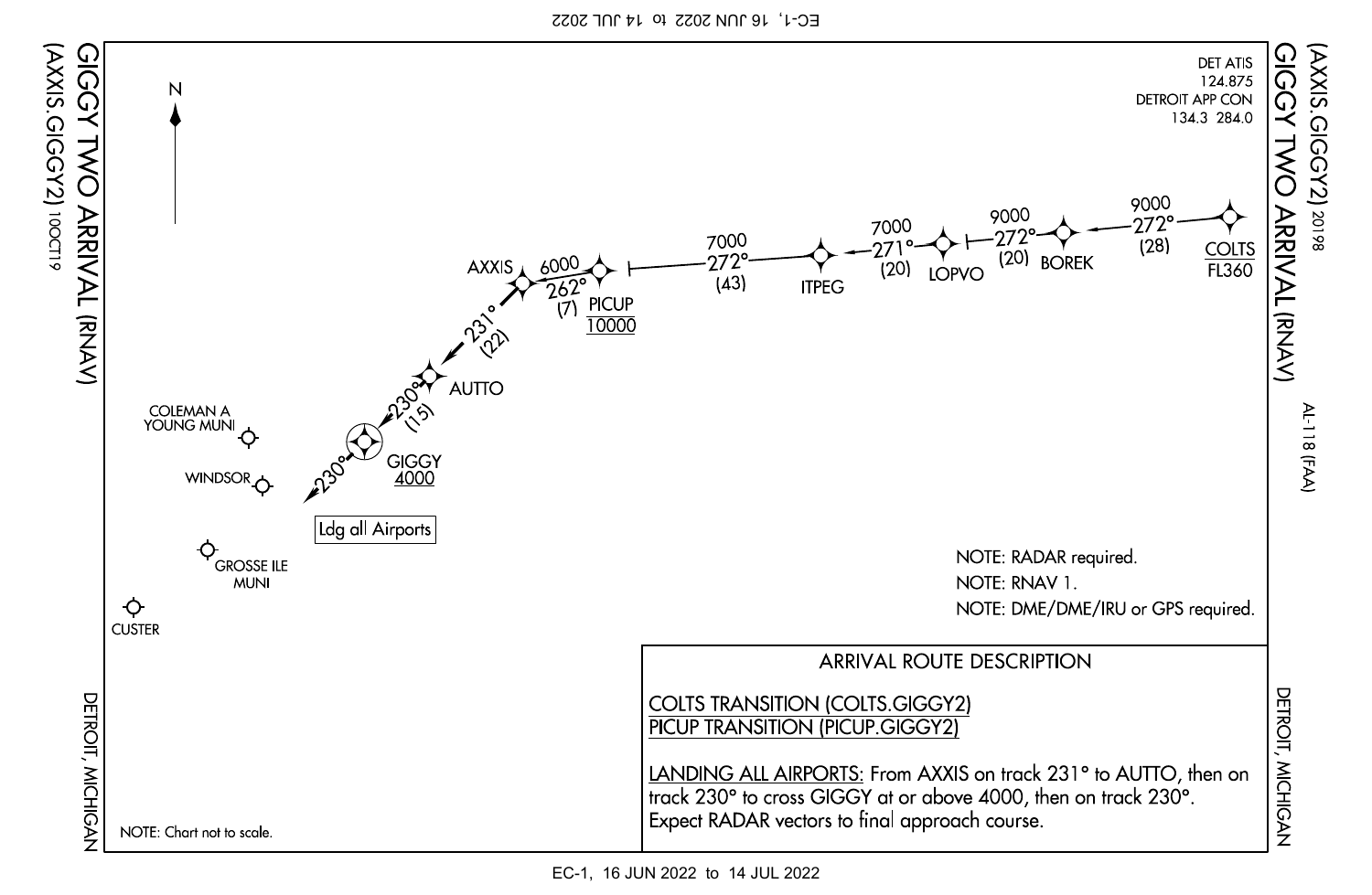EC-1, 16 JUN 2022 to 14 JUL 2022



EC-1, 16 JUN 2022 to 14 JUL 2022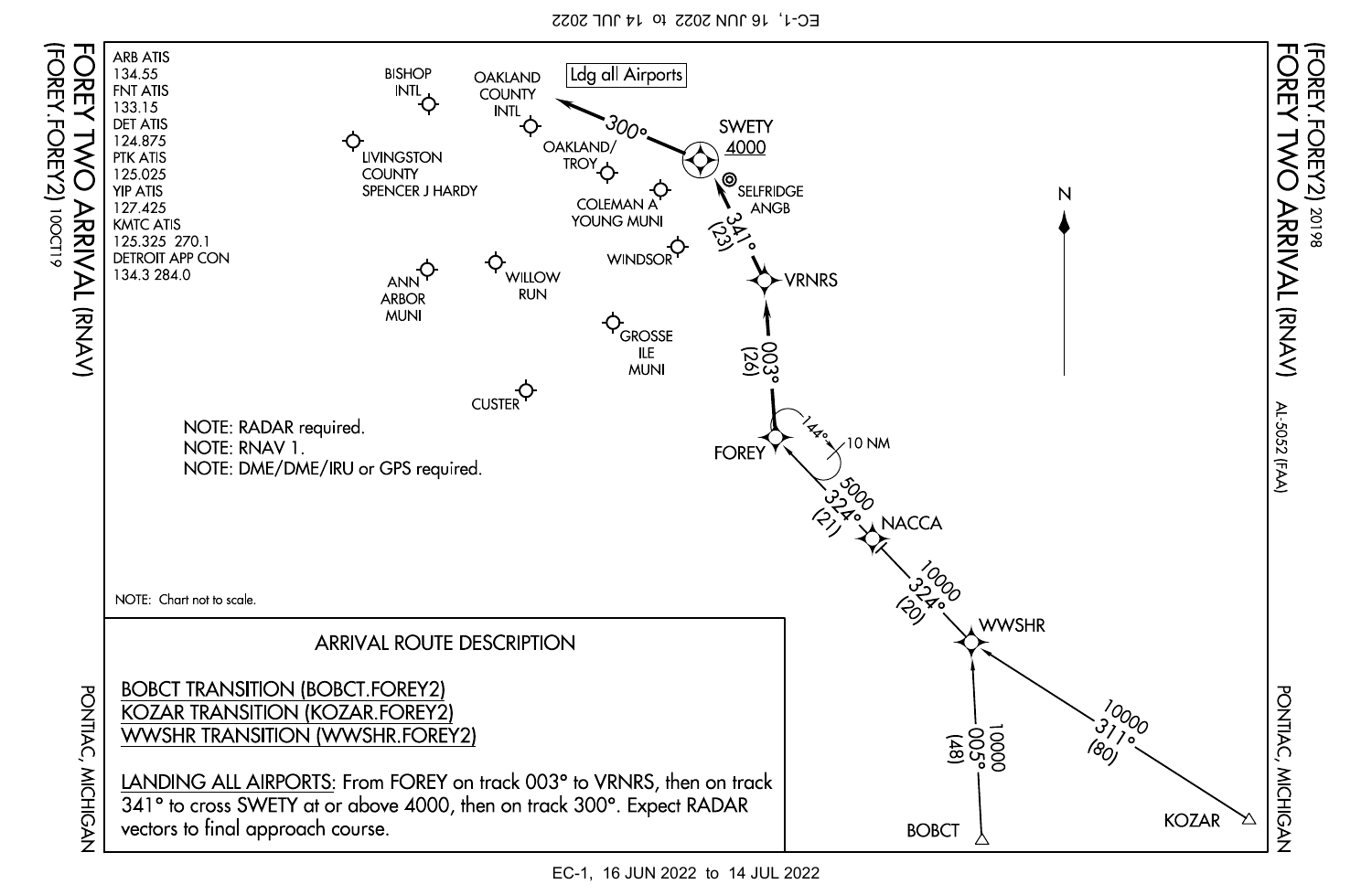







PETTE TWO ARRIVAL (RNAV) (PETTE.PETTE2) 10OCT19

PONTIAC, MICHIGAN

EC-1, 16 JUN 2022 to 14 JUL 2022

EC-1, 16 JUN 2022 to 14 JUL 2022